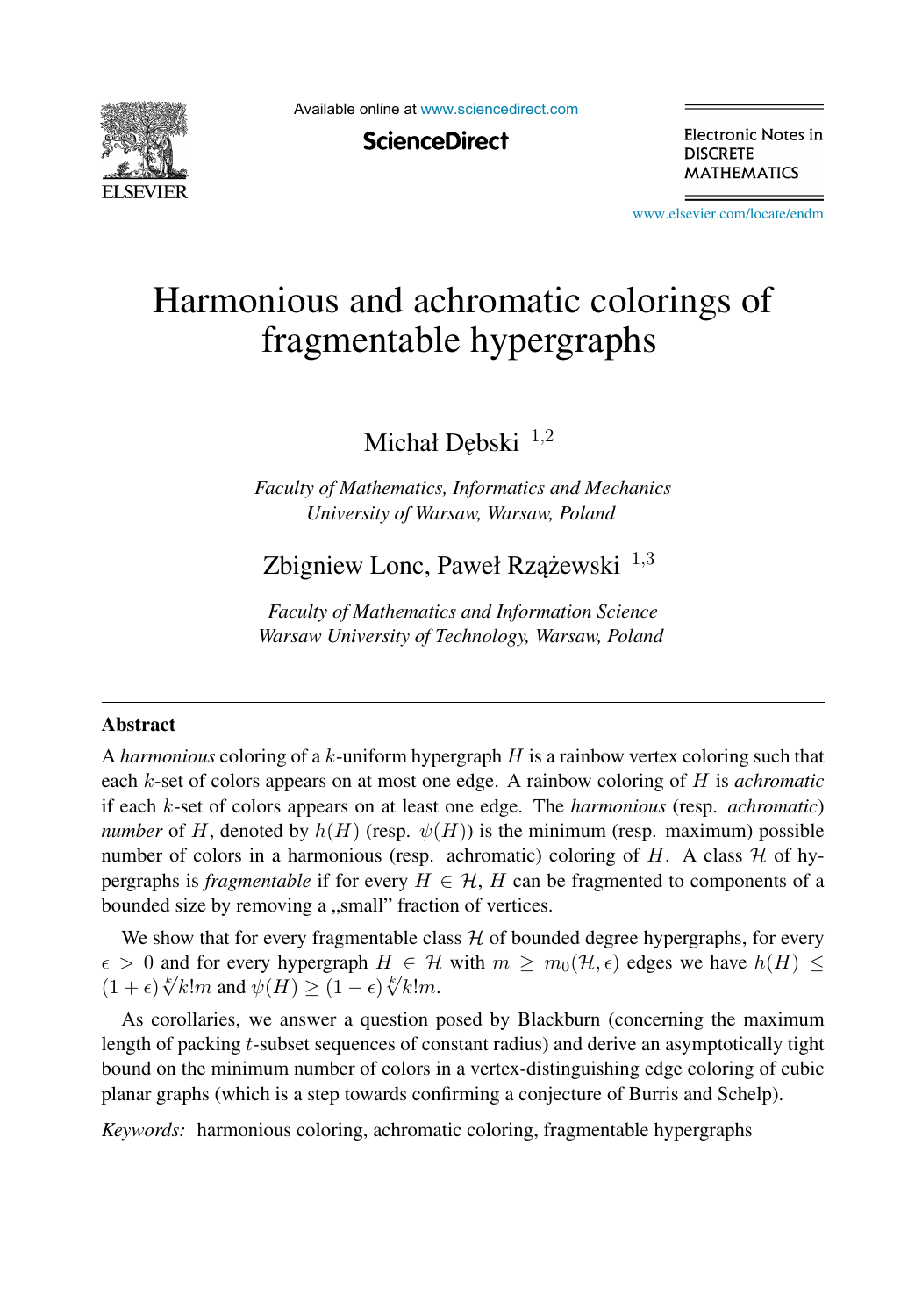## 1 Introduction

A coloring of vertices of a k-uniform hypergraph H is *rainbow* if all vertices of every edge receive different colors. We say that such a coloring *covers* a k-subset A of the set of colors if there is an edge in H whose vertices receive colors from A. A *harmonious coloring* of a k-uniform hypergraph H is a rainbow coloring (of vertices of  $H$ ) that covers each k-subset of the set of colors at most once. The *harmonious number* of H, denoted by  $h(H)$ , is the least possible number of colors in such a coloring.

Similarly, an *achromatic coloring* of H is a rainbow coloring which covers every k-subset of the set of colors. The *achromatic number* of H, denoted by  $\psi(H)$ , is the largest possible number of colors in an achromatic coloring of H (or 0 if there is no achromatic coloring of  $H$ ).

One can easily observe a kind of duality between achromatic and harmonious colorings. However, it is worth mentioning that although harmonious coloring of a k-uniform hypergraph always exists, there are k-uniform hypergraphs (with  $k > 3$ ) that do not have an achromatic coloring. For example the hypergraph whose edges are all  $k$ -element subsets of an *n*-element set of vertices that contain a fixed vertex has no achromatic coloring, if  $2 < k < n$ .

Both these chromatic parameters have been well-studied for graphs – see the survey of Edwards [5] for a summary of results in this area. From our perspective, the most important achievements related to the topic of this paper are theorems of Edwards and Cairine  $[4]$  and Edwards  $[6]$ , which state that if G is a sufficiently large graph with bounded degree, then both  $\psi(G)$  and  $h(G)$  stay within a factor of  $(1 \pm \epsilon)$  from  $\sqrt{2m}$ , where m is the number of edges of G.

Let us observe that harmonious and achromatic colorings of hypergraphs are closely related to some other combinatorial problems. For example existence of a harmonious coloring of the hypergraph  $tK_q^k$  (where  $tK_q^k$  is the disjoint union of  $t =$  $\binom{n}{k}$  $\binom{n}{k}$ / $\binom{q}{k}$  $\binom{q}{k}$  copies of the complete k-uniform hypergraph on q vertices) into n colors is equivalent to existence of a Steiner system  $S(k, q, n)$  – a hard combinatorial problem recently solved for fixed k and q and sufficiently large n by Keevash [10].

<sup>&</sup>lt;sup>1</sup> Research supported by the Polish National Science Center, decision DEC-2012/05/B/ST1/00652.

<sup>2</sup> Email: michal.debski87@gmail.com

<sup>3</sup> Email: {zblonc, p.rzazewski}@mini.pw.edu.pl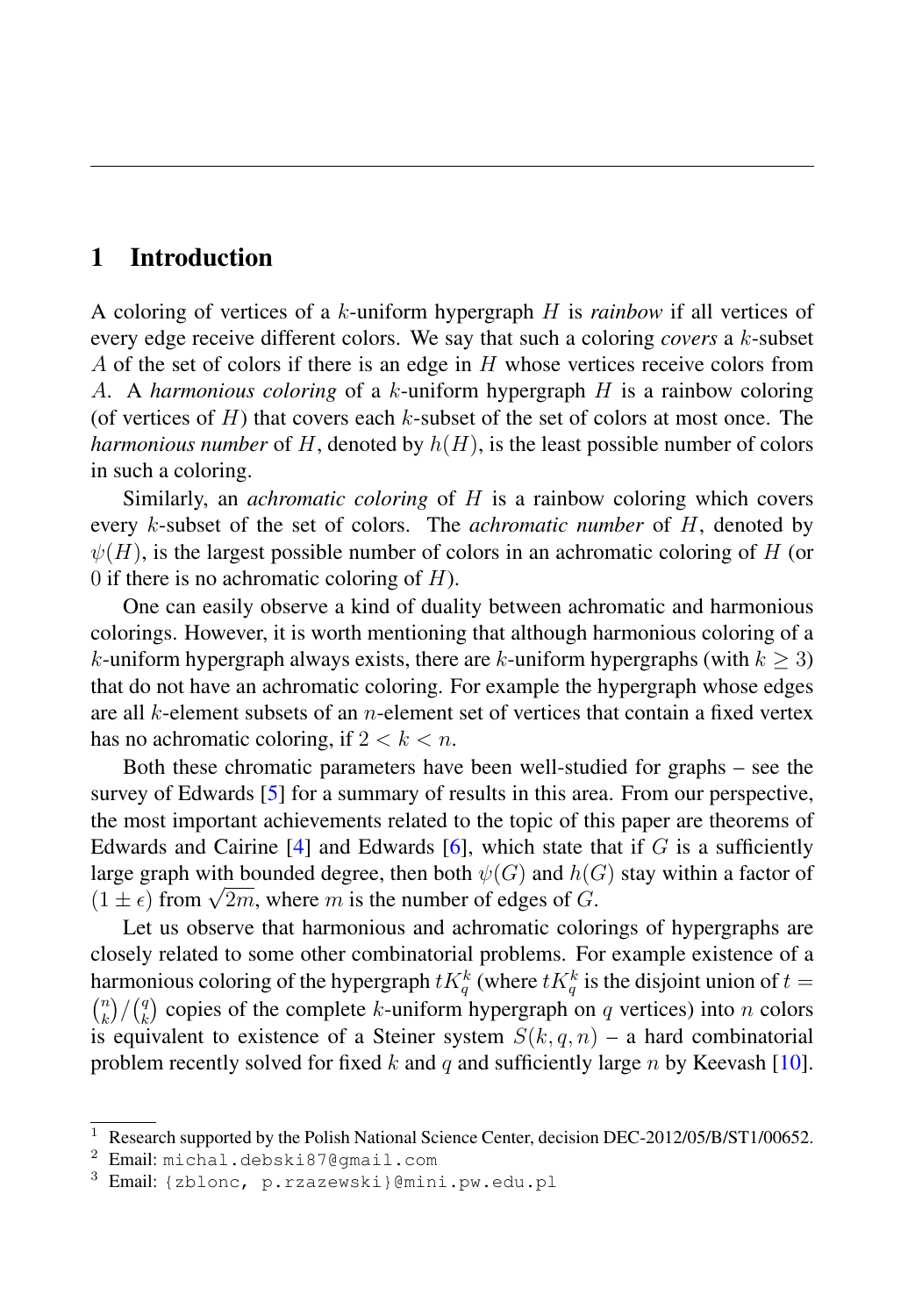## 2 New results

A class of hypergraphs H is *fragmentable* if for every  $\epsilon > 0$  there is an integer  $c = c(\epsilon)$  such that if  $H \in \mathcal{H}$  is a hypergraph with n non-isolated vertices then there is a set S of vertices with  $|S| \leq \epsilon n$  such that each component of  $H - S$  has at most c vertices. Intuitively, a hypergraph is fragmentable if it can be split to fragments of size bounded by a constant by removing a small portion of vertices. Fragmentable classes of graphs were introduced and first studied by Edwards and McDiarmid [7]. Our definition is a natural extension of this concept to hypergraphs.

We show asympotically tight bounds on achromatic and harmonious numbers of uniform fragmentable hypergraphs of bounded degree.

Theorem 2.1 *Let* <sup>H</sup> *be a fragmentable class of* <sup>k</sup>*-uniform hypergraphs of bounded maximum degree. For every*  $\epsilon > 0$  *there exists some*  $m_0$  *such that if*  $H \in \mathcal{H}$  *has*  $m \geq m_0$  *edges, then*  $h(H) \leq (1+\epsilon)\sqrt[k]{k!m}$ .

Theorem 2.2 *Let* <sup>H</sup> *be a fragmentable class of* <sup>k</sup>*-uniform hypergraphs of bounded maximum degree. For every*  $\epsilon > 0$  *there exists some*  $m_0$  *such that if*  $H \in \mathcal{H}$  *has*  $m \geq m_0$  *edges, then*  $\psi(H) \geq (1 - \epsilon) \sqrt[k]{k!m}$ .

The complementary bounds can be proved easily: if we have a harmonious (resp. achromatic) coloring of a k-uniform hypergraph with m edges that uses x colors, then  $\begin{pmatrix} x \\ k \end{pmatrix}$  $\mathbf{k}_{k}^{(x)}$  must be greater (resp. smaller) than m. Let  $Q_{k,m}$  be the unique real root of the equation  $\binom{x}{k}$  $\binom{x}{k} = \frac{x(x-1)...(x-k+1)}{k!} = m$  which is not smaller than k. Then  $h(H) \geq Q_{k,m}$  and  $\psi(H) \leq Q_{k,m}$ . Since k is a constant,  $Q_{k,m} \sim \sqrt[k]{k!m}$ .

It was shown by Edwards and McDiarmid [7] that many important classes of graphs are fragmentable. This includes the class of planar graphs (and more generally of graphs of bounded genus) and the class of rectangular lattices of bounded dimension. Actually, it follows from the work of Alon, Seymour and Thomas [1] that any class of graphs with a fixed excluded minor is fragmentable.

Several classes of hypergraphs obtained from fragmentable graphs by some natural constructions are fragmentable. As an example consider the class of dual hypergraphs of graphs with a bounded maximum degree. For a graph  $G$ , by the *dual hypergraph*  $H(G)$  we mean the hypegraph whose vertices are edges of G and for every vertex v in G the set of edges incident with v is an edge in  $H(G)$ . We observe that if  $\mathcal G$  is a fragmentable class of graphs of maximum degree at most d then the class of hypergraphs dual to the graphs in  $\mathcal G$  is fragmentable too.

*Clique hypergraphs* (i.e. hypergraphs whose edges are maximal cliques of graphs) and *neighborhood hypergraphs* (i.e. hypergraphs whose edges are neighborhoods of vertices in graphs) obtained from graphs of a fragmentable class pro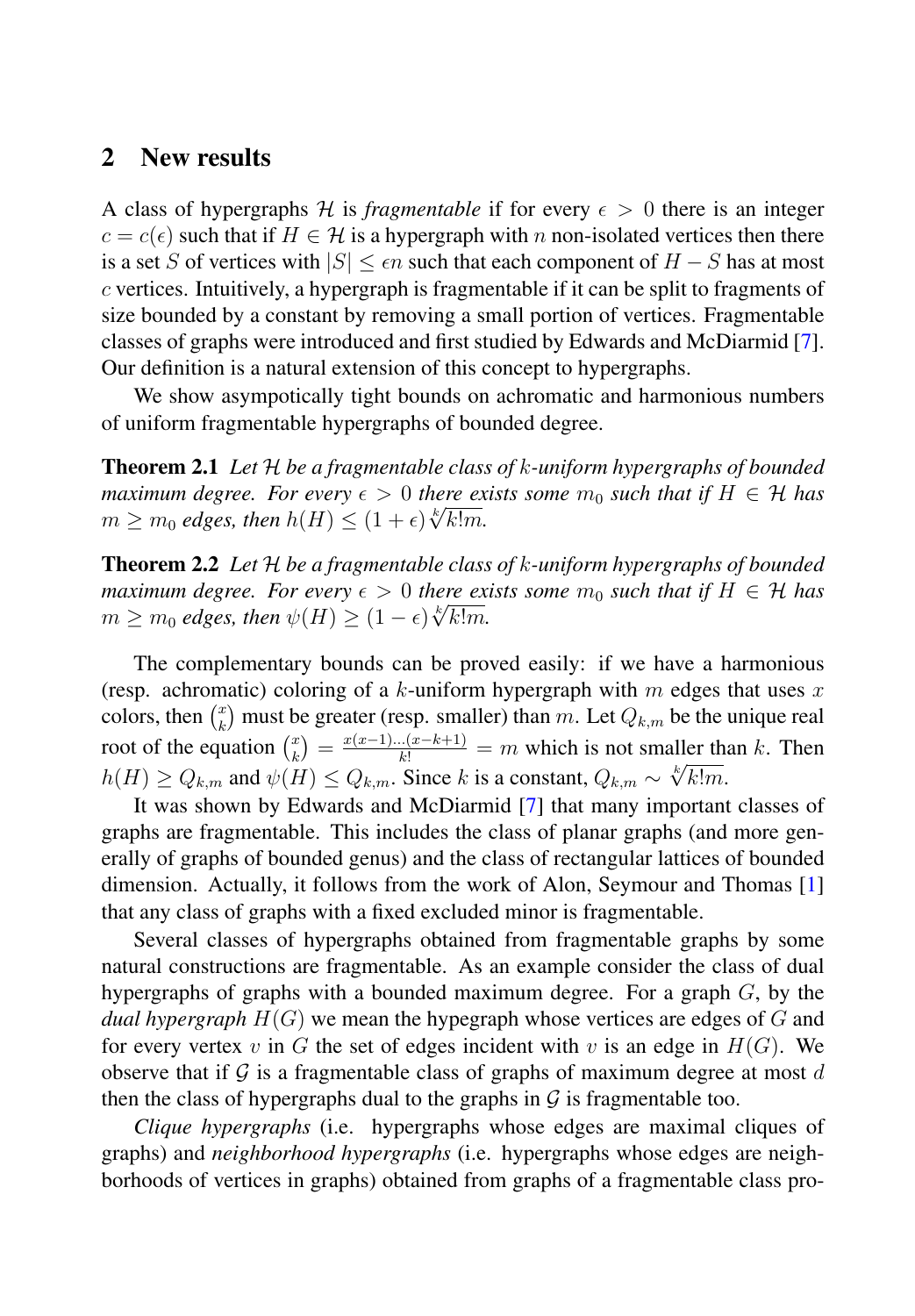duce next examples of fragmentable classes of hypergraphs.

Face hypergraphs provide still another class of fragmentable hypergraphs. Given an embedding of a graph  $G = (V, E)$  on a surface S, its *face hypergraph*  $F(G)$  is the hypergraph on V such that every face of G generates an edge in  $F(G)$  consisting of the vertices incident to the face. This concept was introduced in [11] and its chromatic properties were studied by several authors (e.g. see [9]). As classes of graphs with a bounded genus are fragmentable, one can easily verify that for any fixed surface S of a finite genus and any class G of embeddings of graphs on S, the class of face hypergraphs of graphs in  $\mathcal G$  is fragmentable. Therefore our Theorems 2.1 and 2.2 imply some theorems on colorings of graphs in  $\mathcal G$ . For example, let  $\mathcal G$  be the set of *plane triangulations*, i.e. embeddings of graphs on a plane such that each face is formed by a triangle. In this case Theorem 2.1 gives the following result.

**Theorem 2.3** For any plane triangulation with at most  $\binom{n}{3}$ 3 *faces and maximum degree bounded by a constant there is a rainbow coloring of vertices with*  $n(1 +$ o(1)) *colors such that the triples of colors assigned to vertices of each face are pairwise different.*

#### *2.1 An application: vertex distinguishing edge coloring*

Let G be a graph. We say that an edge coloring of G is *vertex-distinguishing* if for any two distinct vertices  $u, v$  the set of colors assigned to edges incident with u differs from the set of colors assigned to edges incident with  $v$  (that is, we can distinguish vertices by the sets of colors that they see). We say that an edge coloring of G is *strong* if it is proper and vertex-distiguishing. Clearly, every graph with no isolated vertices and edges has a strong coloring. The minimum possible number of colors in a strong coloring of G is denoted by  $\chi'_{s}(G)$ . A conjecture of Burris and Schelp  $[3]$  states that for every graph G that admits a strong coloring, the value of  $\chi'_{s}(G)$  differs from its obvious lower bound by at most 1. To see what this lower bound is note that if G has  $n_d$  vertices of degree d, then  $\binom{\chi_s'(G)}{d} \geq n_d$ . Define  $j(G)$ to be the minimum integer such that  $\binom{j(G)}{d} \ge n_d$  for all d. Clearly  $\chi'_{s}(G) \ge j(G)$ and the conjecture states that  $\chi'_{s}(G) \leq j(G) + 1$  (see [3, Conjecture 1]). Despite a lot of work in this area, the problem is far from being solved.

Our Theorem 2.1 immediately implies some asymptotic version of the conjecture of Burris and Schelp for cubic planar graphs (which makes an improvement over known general upper bounds which are tight only up to a multiplicative constant; see  $[3,$  Theorem 11]). The same argument works for any other class of fragmentable,  $d$ -regular graphs (where  $d$  is a constant).

**Theorem 2.4** *For every*  $\epsilon > 0$  *there is some*  $n_0$  *such that if* G *is a cubic planar*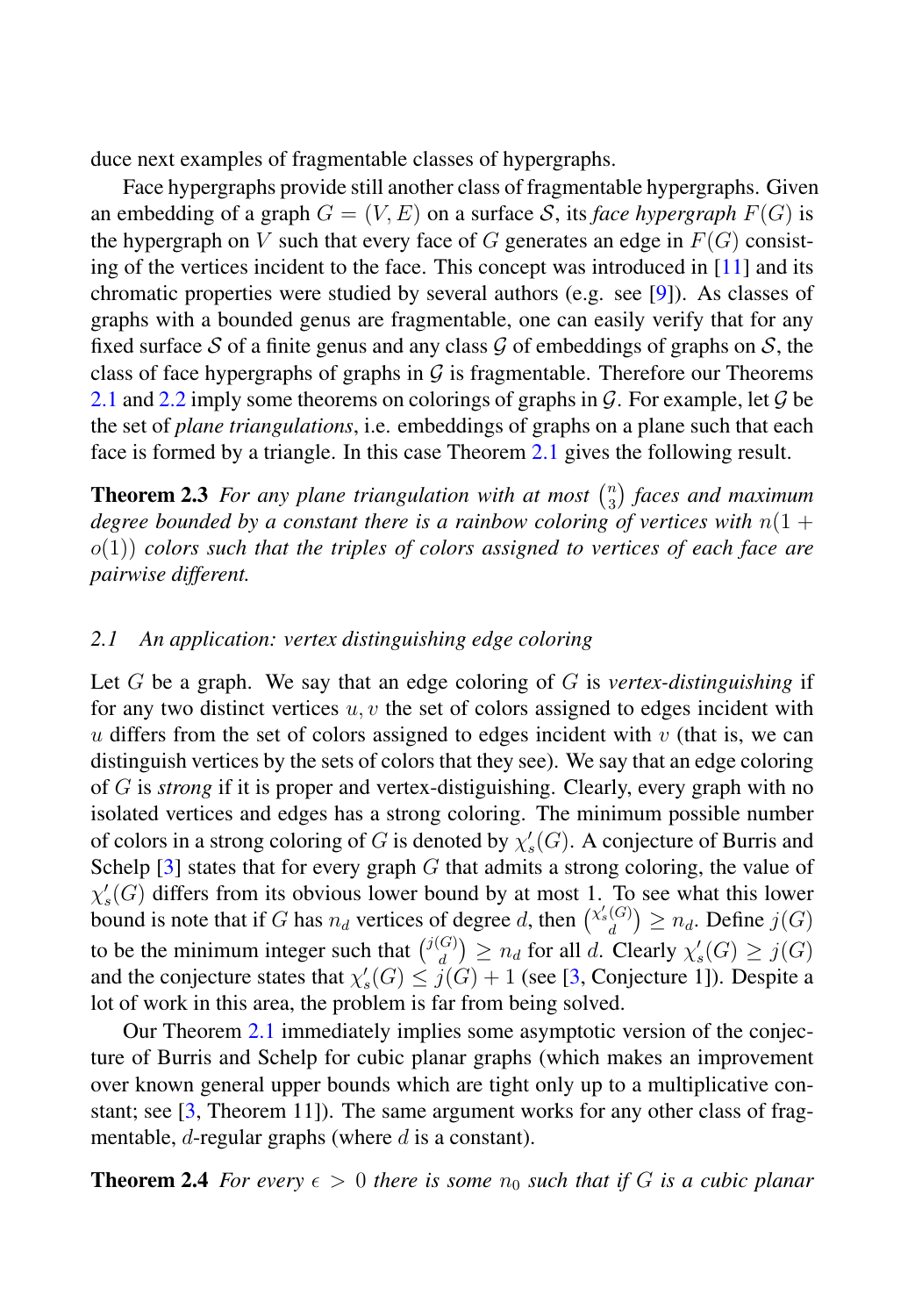graph on  $n > n_0$  vertices, then  $\chi'_s(G) \leq (1+\epsilon)j(G)$ .

#### *2.2 An application: packing* t*-subset sequences*

Let A be a finite alphabet of order a and let t and r be positive integers such that  $t \leq r + 1$ . Consider a sequence  $s = s_1 s_2 \dots s_n$  over A. We say that s is a *packing t-subset sequence of radius* r if every t-subset of A appears at most once as a subset of  $\{s_i, s_{i+1}, \ldots, s_{i+r}\}$  – or, more formally, if for every *t*-subset X of A there exists at most one increasing sequence  $i_1, \ldots, i_t$  such that  $i_t - i_1 \leq r$  and  ${s_{i_1}, s_{i_2}, \ldots, s_{i_t}} = X$ . Let  $F_{t,r}(a)$  denote the length of the longest such sequence.

Blackburn [2] asks for a good asymptotic lower bound on  $F_{t,r}(a)$  (where t and  $r$  are fixed and the size of the alphabet goes to infinity). A quick application of our Theorem 2.1 gives an answer to this question.

**Theorem 2.5** Let r and  $t \leq r + 1$  be fixed positive integers. For every  $\epsilon > 0$  there *is*  $a_0$  *such that, for*  $a \ge a_0$ *,* 

$$
(1 - \epsilon) \frac{\binom{a}{t}}{\binom{r}{t-1}} \le F_{t,r}(a) < \frac{\binom{a}{t}}{\binom{r}{t-1}} + r. \tag{1}
$$

### 3 Overview of the used methods

Before more general results appeared, Edwards and McDiarmid [7] proved the upper bound of  $(1 + \epsilon)\sqrt{2m}$  on the harmonious number of fragmentable graphs of bounded degree (a corresponding lower bound on the achromatic number of those graphs follows as a corollary). The general idea of their proof is the following. Given a graph  $G$ , remove a "small portion" of its vertices to obtain a graph  $G'$ whose components are pairwise isomorphic and have order bounded by a constant (since  $G$  belongs to a fragmentable class of graphs,  $G'$  retains almost all edges of G). Next use Wilson's theorem [12] to find a harmonious coloring of  $G'$  – a partition of  $K_h$  into edge-disjoint copies of components of  $G'$  corresponds to a harmonious coloring of  $G'$  with h colors. Finally, color the remaining vertices of  $G$ using a small number of new colors.

This proof does not work for hypergraphs for two reasons. First of them is that there is no hypergraph version of Wilson's theorem. The second one is more subtle and lies in the final step of the reasoning presented above when we need to color  $\epsilon n$ vertices with new colors. A direct adaptation of the method used in [7] may give a coloring with  $\Theta(m^{1-\frac{1}{k}})$  new colors which is too many, for  $k > 2$ , as to prove our theorem we are allowed to use at most  $O(\sqrt[k]{m})$  colors.